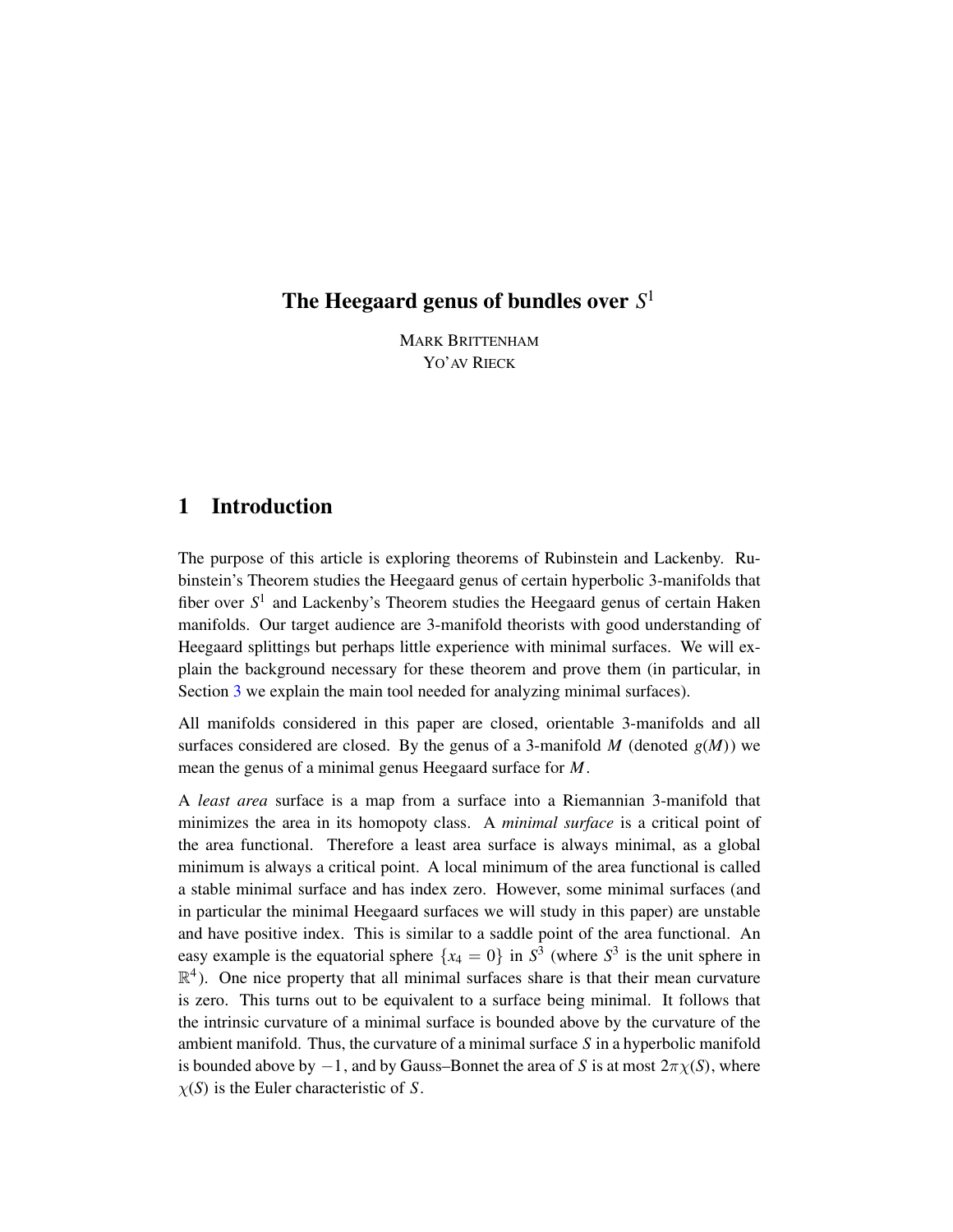We assume familiarity with the basic notions of 3-manifold theory (see, for example, [\[7\]](#page-14-0) or [\[9\]](#page-14-1)), the basic nations about Heegaard splittings (see, for example, [\[21\]](#page-15-0)), and Casson–Gordon's [\[2\]](#page-14-2) concept of*strong irreducibility/weak reducibility*. A more refined notion, due to Scharlemann and Thompson, is *untelescoping* [\[23\]](#page-15-1) (see also [\[20\]](#page-15-2)). Untelescoping is, in essence, iterated application of weak reduction (indeed, in some cases [\[11\]](#page-14-3) a single weak reduction does not suffice). In Section [5](#page-8-0) we assume familiarity with this concept.

In [\[19\]](#page-15-3) Rubinstein used minimal surfaces to study the Heegaard genus of hyperbolic manifolds that fiber over *S* 1 , more precisely, of closed 3-manifolds that fiber over the circle with fiber a closed surface of genus *g* and pseudo-Anosov monodromy (say  $\phi$ ). We denote such manifold by  $M_{\phi}$  or simply *M* when there is no place for confusion. While there exist genus two manifolds that fiber over  $S<sup>1</sup>$  with fiber of arbitrarily high genus (for example, consider 0-surgery on 2 bridge knots with fibered exterior [\[6\]](#page-14-4)) Rubinstein showed that this is often not the case. A manifold that fibers over  $S^1$  with genus *g* fiber has a Heegaard surface of genus  $2g + 1$  that is obtained by taking two disjoint fibers and tubing them together once on each side. We call this surface and surfaces obtained by stabilizing it *standard*. *M* has a cyclic cover of degree *d* (denoted  $M_{\phi^d}$  or simply  $M_d$ ), dual to the fiber, whose monodromy is  $\phi^d$ . Rubinstein shows that for small *h* and large *d* any Heegaard surface for *M<sup>d</sup>* of genus at most *h* is standard. In particular, the Heegaard genus of  $M_d$  (for sufficiently large *d*) is  $2g + 1$ . The precise statement of Rubinstein's Theorem is:

<span id="page-1-0"></span>**Theorem 1.1** (Rubinstein) Let  $M_{\phi}$  be a closed orientable 3-manifold that fibers over *S*<sup>1</sup> with pseudo-Anosov monodromy  $\phi$ . Let  $M_d$  be the *d*-fold cyclic cover of  $M_\phi$  dual to the fiber.

Then for any integer  $h \geq 0$  there exists an integer  $n > 0$  so that for any  $d \geq n$ , any Heegaard surface of genus at most *h* for *M<sup>d</sup>* is standard.

Rubinstein's proof contains two components: the first component is a reduction to a statement about minimal surfaces. We state and prove this reduction in Section [2.](#page-3-0) It says that if *M<sup>d</sup>* has the property that every minimal surface of genus at most *h* is disjoint from some fiber then every Heegaard surface for  $M_d$  of genus at most  $h$  is standard.

The second component of Rubinstein's proof is showing that for large enough *d*, this property holds for  $M_d$ ; this was obtained independently by Lackenby  $[14,$  Theorem 1.9]. A statement and proof are given in Section [4;](#page-7-0) we describe it here. Let *M* be a hyperbolic manifold and  $F \subset M$  a non-separating surface (not necessarily a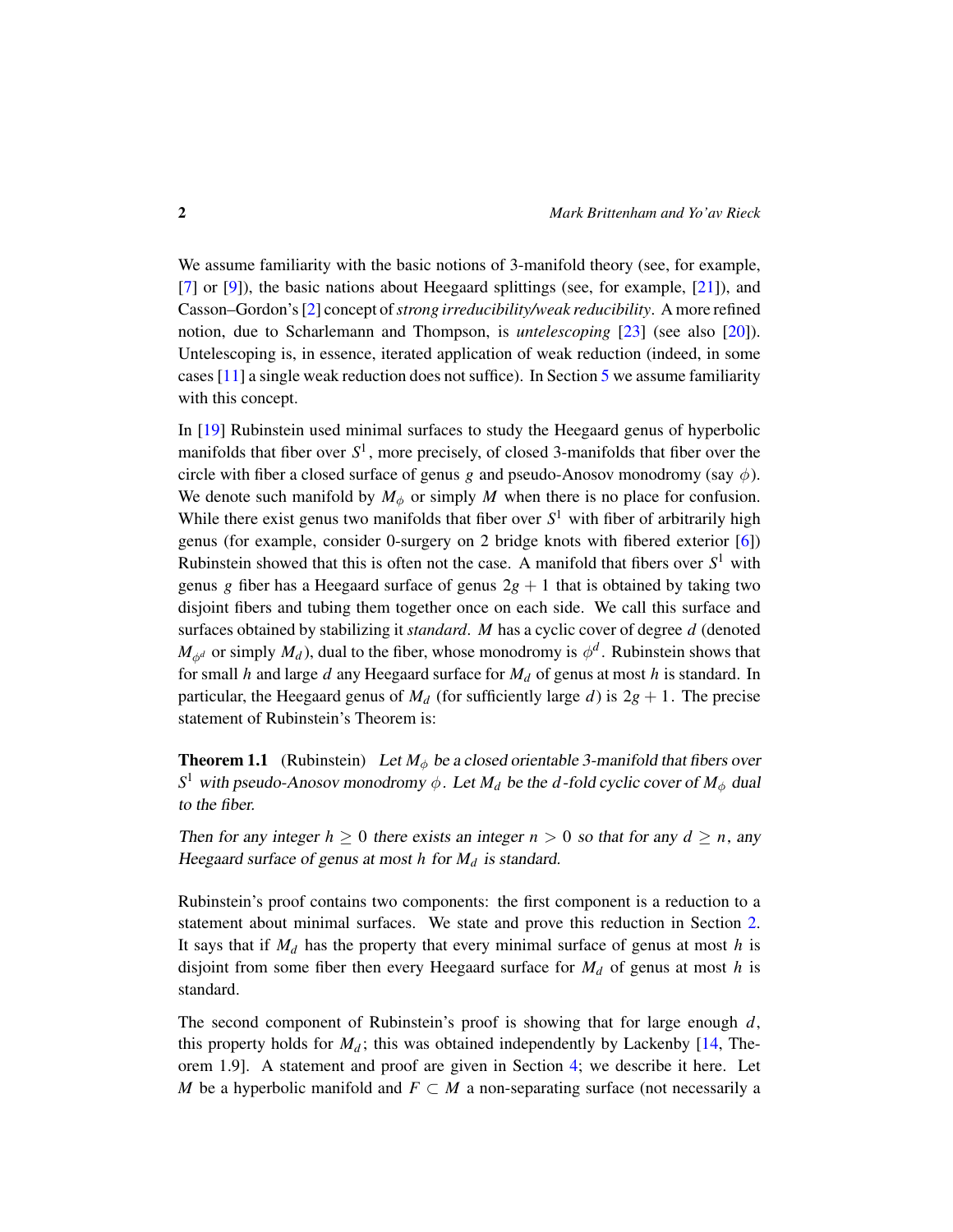fiber in a fibration over  $S^1$ ). Construct the *d*-fold cyclic covers dual to *F*, denoted  $M_d$ , as follows: let  $M^*$  be  $M$  cut open along  $F$ . Then  $\partial M^*$  has two components, say  $F_$  and  $F_+$ . The identification of  $F_$  with  $F_+$  in  $M$  defines a homeomorphism *h* :  $F_$  →  $F_+$ . We take *d* copies of  $M^*$  (denoted  $M_i^*$ , with boundaries denoted  $F_{i,-}$ and  $F_{i,+}$  ( $i = 1, \ldots, d$ )) and glue them together by identifying  $F_{i,+}$  with  $F_{i+1,-}$  (the indices are taken modulo *d*). The gluing maps are defined using *h*. The manifold obtained is  $M_d$ . In Theorem [4.1](#page-7-1) we prove that for any *M* there exists *n* so that if  $d \ge n$ then any minimal surface of genus at most  $h$  in  $M_d$  is disjoint from at least one of the preimages of *F*.

The proof is an area estimate. Let *S* be a minimal surface in a hyperbolic manifold *M<sup>d</sup>* as above; denote the components of the preimage of  $F$  by  $F_1, \ldots, F_n$ . If  $S$  intersects every  $F_i$  we give a lower bound on its area by showing that there exists a constant  $a > 0$ so that *S* has area at least *a* near every  $F_i$  that it meets. Hence if *S* intersects every  $F_i$  it has area at least *ad*. Fixing *h*, if  $d > \frac{2\pi(2h-2)}{a}$  $\frac{2h-2j}{a}$  then *S* has area greater than  $2\pi(2h-2)$ . As mentioned above, the minimal surface *S* inherits a metric with curvature bounded above by  $-1$ , and by Gauss–Bonnet the area of *S* is at most  $2\pi(2g(S) - 2)$ . Thus  $2\pi(2h-2)$  < area of  $(S) \leq 2\pi(2g(S)-2)$ . Solving for  $g(S)$  we see that  $g(S) > h$  as required. We note that *a* depends only on the geometry of *M*.

The only tool needed for this is a simple consequence of the *Monotonicity Principle*. It says that any minimal surface in a hyperbolic ball of radius *R* that intersects the center of the ball has at least as much area as a hyperbolic disk of radius *R*. We briefly explain this in Section [3.](#page-5-0) For the purpose of illustration we give two proofs in the case that the minimal surface is a disk. One of the proofs requires the following fact: the length of a curve of a sphere or radius r that intersects every great circle is at least  $2\pi r$ , that is, such curve cannot be shorter than a great circle. We give two proofs of this fact in Appendices [A](#page-11-0) and [B.](#page-12-0)

Let *N*<sub>1</sub> and *N*<sub>2</sub> be simple manifolds with  $\partial N_1 \cong \partial N_2$  a connected surface of genus *g* ≥ 2 (denoted  $S_g$ ). We emphasize that by  $\partial N_1 \cong \partial N_2$  we only mean that the surfaces are homeomorphic.

Let  $M'$  be a manifold obtained by gluing  $N_1$  to  $N_2$  along the boundary. Then the image of  $\partial N_1 = \partial N_2$  (denoted *S*) in *M'* is an essential surface. If  $F \subset M'$  is any essential surface with  $\chi(F) \geq 0$ , then after isotoping *F* to minimize minimize  $|F \cap S|$ , any component of  $F \cap N_1$  and  $F \cap N_2$  is essential and has non-negative Euler characteristic (possibly,  $F \cap S = \emptyset$ ). But simplicity of  $N_1$  and  $N_2$  implies that there are no such surfaces. We conclude that  $M'$  is a Haken manifold with no essential surfaces of non-negative Euler characteristic. By Thurston's Uniformization of Haken manifolds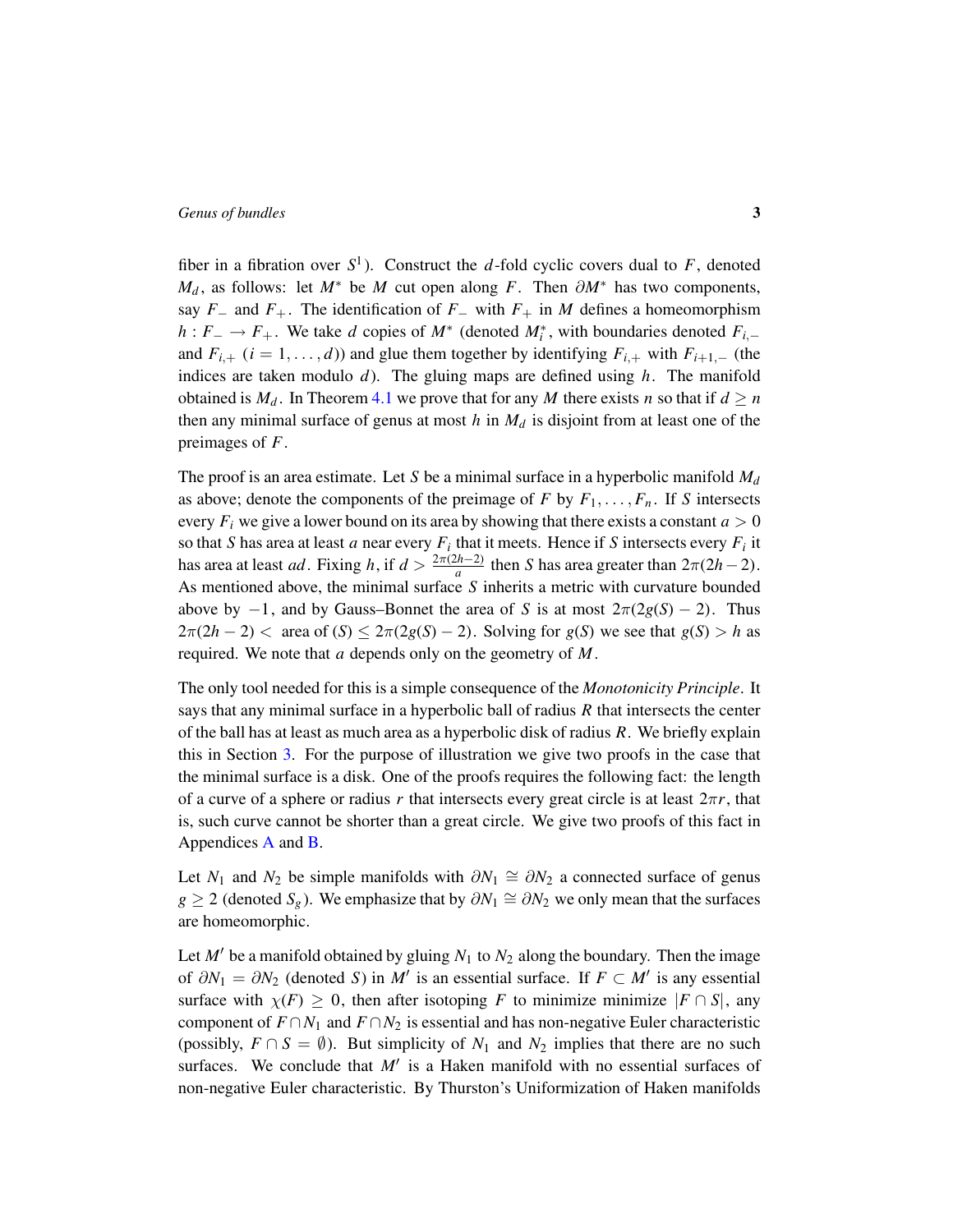*M'* is hyperbolic or Seifert fibered. If *M'* is Seifert fibered then *S* can be isotoped to be either vertical (that is, everywhere tangent to the fibers) or horizontal (that is, everywhere transverse to the fibers). Both cases contradict simplicity of  $N_1$  and  $N_2$ ; the details are left to the reader. We conclude that  $M'$  is hyperbolic. Note however, that the restriction of the hyperbolic metric on  $M'$  to  $N_1$  and  $N_2$  does not have to resemble the original metrics.

After fixing parameterizations  $i_1 : S_g \to \partial N_1$  and  $i_2 : S_g \to \partial N_2$  any gluing between  $\partial N_1$  and  $\partial N_2$  is given by a map *i*<sub>2</sub> ∘ *f* ∘ (*i*<sub>1</sub><sup>-1</sup>) for some map *f* : *S*<sub>*g*</sub> → *S*<sub>*g*</sub>.

Fix  $f : S_g \to S_g$  a pseudo-Anosov map, let  $M_f$  be the bundle over  $S^1$  with fiber  $S_g$  and monodromy *f*, and  $M_{\infty}$  the infinite cyclic cover of  $M_f$  dual to the fiber. For  $n \in \mathbb{N}$ , let *M<sub>n</sub>* be the manifold obtained by gluing *N*<sub>1</sub> to *N*<sub>2</sub> using the map *i*<sub>2</sub> ∘*f*<sup>*n*</sup> ∘(*i*<sub>1</sub><sup>-1</sup>). (Note that this is *not*  $M_d$ .) Soma [\[28\]](#page-15-5) showed that for properly chosen points  $x_n \in M_n$ ,  $(M_n, x_n)$ converge geometrically (in the Hausdorff–Gromov sense) to  $M_{\infty}$ . In [\[13\]](#page-14-5) Lackenby uses an area argument to show that for fixed *h* and sufficiently large *n* every minimal surface of genus at most *h* in  $M_n$  is disjoint from the image of  $\partial N_1 = \partial N_2$  (denoted *S*). This implies that any Heegaard surface of genus at most *h* weakly reduces to *S*, and in particular for sufficiently large *n*, by  $[26]$   $g(M_n) = g(N_1) + g(N_2) - g(S)$ . In Section [5](#page-8-0) we discuss Lackenby's Theorem, following the same philosophy we used for Theorem [1.1.](#page-1-0) Finally we mention Souto's far reaching generalization of Lackenby's Theorem [\[29\]](#page-16-0) and a related theorem of Namazi and Souto [\[17\]](#page-15-7); however, a detailed discussion and the proofs of these theorems are beyond the scope of this note.

Acknowledgment. We thank Hyam Rubinstein for helpful conversations and the anonymous referee for many helpful suggestions.

### <span id="page-3-0"></span>2 Reduction to minimal surfaces

In this section we reduce Theorem [1.1](#page-1-0) to a statement about minimal surfaces in  $M_d$ . We note that the result here applies to any hyperbolic bundle *M*, but for consistency with applications below we use the notation *M<sup>d</sup>* .

<span id="page-3-1"></span>**Theorem 2.1** (Rubinstein) Let  $M_d$  be a hyperbolic bundle over  $S^1$ . Assume that every minimal surface of Euler characteristic  $\geq 2 - 2h$  in  $M_d$  is disjoint from some fiber.

Then any Heegaard surface for *M<sup>d</sup>* of genus at most *h* is standard.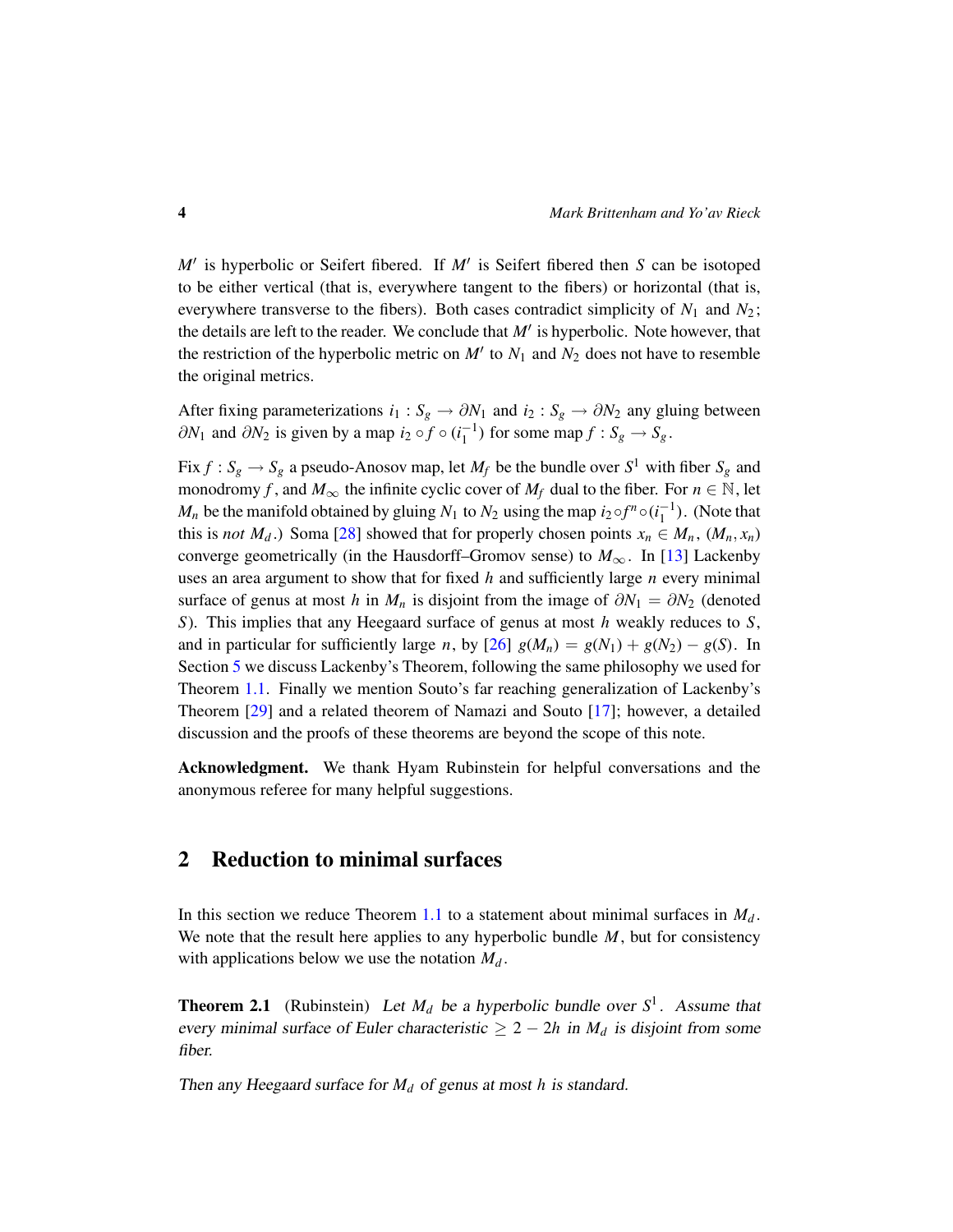**Proof** Let  $\Sigma \subset M_d$  be a Heegaard surface of genus at most *h*. By destabilizing  $\Sigma$  if necessary we may assume  $\Sigma$  is not stabilized.

Assume first that  $\Sigma$  is strongly irreducible. Then by Pitts and Rubinstein [\[18\]](#page-15-8) (see also [\[4\]](#page-14-6)) one of the following holds:

- (1)  $\Sigma$  is isotopic to a minimal surface.
- (2) *M<sup>d</sup>* contains a one-sided, non-orientable, incompressible surface (say *H*). Let *H*<sup>\*</sup> denote *H* with an open disk removed. Then  $\Sigma$  is isotopic to  $\partial N(H^*)$ . Equivalently,  $\Sigma$  is isotopic to the surface obtained by tubing  $\partial N(H)$  once, inside *N*(*H*), via a straight tube.

Both cases lead to a contradiction:

- (1) Isotoped  $\Sigma$  to a minimal representative. Let  $\gamma \subset M_d$  be a curve. Since  $\Sigma \subset M_d$ is a Heegaard surface  $\gamma$  is freely homotopic into  $\Sigma$ . By assumption,  $\Sigma$  is disjoint from some fiber *F*. Thus after free homotopy  $\gamma \cap F = \emptyset$ , and in particular  $\gamma$ has algebraic intersection zero with *F*. But this is absurd: clearly there exist a curve  $\gamma$  that intersects *F* algebraically once.
- (2) Similarly, any curve  $\gamma \subset M_d$  is isotopic into  $\partial N(H^*)$ . Since  $\partial N(H^*) \subset N(H)$ and  $N(H)$  is an *I*-bundle over  $H$ ,  $\gamma$  is isotopic into  $H$ . Since  $H$  is essential, by [\[25\]](#page-15-9) (see also [\[5\]](#page-14-7)) *H* can be isotoped to be least area and in particular minimal. Note that  $2(\chi(H) - 1) = 2\chi(H^*) = 2\chi(N(H^*)) = \chi(\partial N(H^*)) = \chi(\Sigma) = 2 - 2h$ . Hence  $\chi(H) = 2 - h > 2 - 2h$ . By assumption *H* is disjoint from some fiber *F*. Thus  $\gamma$  can be homotoped to be disjoint from *F*, contradiction as above.

**Remark** It is essential to our proof that *H* is essential. Let  $H \subset M_d$  be a nonseparating surface so that  $cl(M_d \setminus N(H))$  is a handlebody. Let  $H^*$  be  $H$  with  $n$  disks removed, for some  $n \geq 1$ . It is easy to see that  $\partial N(H^*)$  is a Heegaard splitting. However, if *H* is compressible, or if  $n > 1$ , then  $\partial N(H^*)$  destabilizes. (The details are left to the reader.) The converse was recently studied by Bartolini and Rubinstein [\[1\]](#page-14-8).

Next assume that  $\Sigma$  is weakly reducible. By Casson and Gordon [\[2\]](#page-14-2) a carefully chosen weak reduction of  $\Sigma$  yields a (perhaps disconnected) essential surface *S*, and every component of *S* has genus less than the  $g(\Sigma)$  (and hence less than *h*). By [\[25\]](#page-15-9) (see also [\[5\]](#page-14-7)) *S* is homotopic to a least area (and hence minimal) representative. By assumption *S* is disjoint from some fiber, and in particular *S* is embedded in fiber cross [0, 1]. Hence *S* is itself a collection of (say *n*) fibers and  $\Sigma$  is obtained from *S* by tubing.

Note that since Σ separates so does *S*. We conclude that *n* is even. Denote the components of *S* by  $S_1, \ldots, S_n$  and the components of  $M_d$  cut open along *S* by  $C_i(i = s)$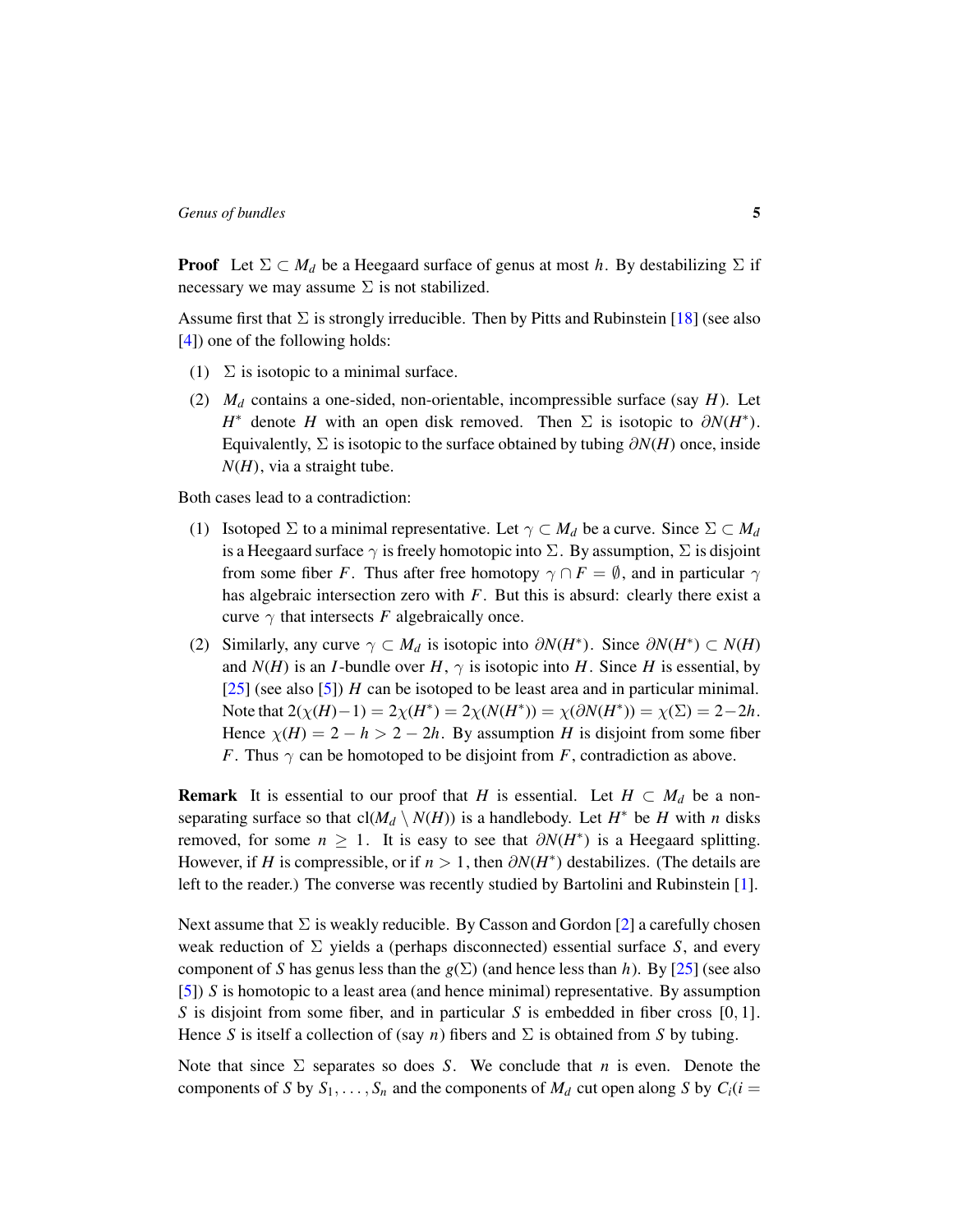1, . . . . , *n*) so that  $\partial C_i = F_i \sqcup F_{i+1}$  (indeces taken mod *n*). Thus  $C_i$  is homeomorphic to fiber ×[0, 1]. Fix *i* and let  $\Sigma_i$  be the surface obtained by pushing  $\partial C_i$  slightly into  $C_i$  and then tubing along the tubes that are contained in  $C_i$ . It is easy to see that the component of  $C_i$  cut open along  $\Sigma_i$  that contains  $\partial C_i$  is a compression body. The other component is homeomorphic to a component obtained by compressing one the the handlebodies of  $M_d$  cut open along  $\Sigma$ . Hence it is a handlebody. We conclude that  $\Sigma_i$  is a Heegaard splitting of  $C_i$ , and both components of  $\partial C_i$  are on the same side of  $\Sigma_i$ . Scharlemann and Thompson [\[22\]](#page-15-10) call  $\Sigma_i$  a *type II* Heegaard splitting of *C<sub>i</sub>*. By [\[22\]](#page-15-10) either  $\Sigma_i$  is obtained by a single tube that is of the form  $\{p\} \times [0, 1]$  (for some *p* in the fiber) or it is stabilized. Clearly, if  $\Sigma_i$  is stabilized so is  $\Sigma$ . We conclude that  $\Sigma$ is obtained from *S* by a single, straight tube in each *C<sup>i</sup>* .

We complete the proof by showing that  $n = 2$ . Suppose, for a contradiction, that  $n > 2$ . On  $S_1$  we see two disks, say  $D_0$  and  $D_1$ , where the tubes in  $C_0$  and  $C_1$ intersect it. Let  $F_1^*$  be  $F_1 \setminus (\text{int}D_0 \sqcup \text{int}D_1)$ . For  $i = 0, 1$  let  $\alpha_i \subset F_i^*$  be a properly embedded arc with  $\partial \alpha_i \subset \partial D_i$  and so that  $|\alpha_0 \cap \alpha_1| = 1$ . Note that  $\alpha_i \times [0, 1]$  is a meridional disk in  $C_i$  ( $i = 0, 1$ ) and these disks intersect once on  $F_1$ . Since  $n > 2$ these disks do not have another intersection. Hence  $\Sigma$  destabilizes, contradicting our assumption. We conclude that  $n = 2$ .  $\Box$ 

### <span id="page-5-0"></span>3 The Monotonicity Principle

The Monotonicity Principle studies the growth rate of minimal surfaces. All we need is the simple consequence of the Monotonicity Principle, Proposition [3.1,](#page-6-0) stated below. For illustration purposes, we give two proofs of Proposition [3.1](#page-6-0) in the special case when the minimal surface intersects the ball in a (topological) disk. A proof for the Monotonicity Principle for annuli is given Section 6 of Lackenby's [\[14\]](#page-15-4). For the general case, see [\[27\]](#page-15-11) or [\[3\]](#page-14-9).

We will use the following facts about minimal surfaces: (1) if a minimal surface *F* intersects a small totally geodesic disk *D* and locally *F* is contained on one side of *D* then  $D \subseteq F$ . (2) If *D* is a little piece of the round sphere  $\partial B$  (for some metric ball *B*) and  $F \cap D \neq \emptyset$ , then locally  $F \not\subset B$ . Roughly speaking, these facts state that a minimal surface cannot have "maxima" (or, the maximum principle for minimal surfaces).

In this section we use the following notation:  $B(r)$  is a hyperbolic ball of radius  $r$ , which for convenience we identify with the ball of radius  $r$  in the Poincaré ball model in  $\mathbb{R}^3$ , centered at  $O = (0, 0, 0)$ . The boundary of *B*(*r*) is denoted  $\partial B(r)$ . A great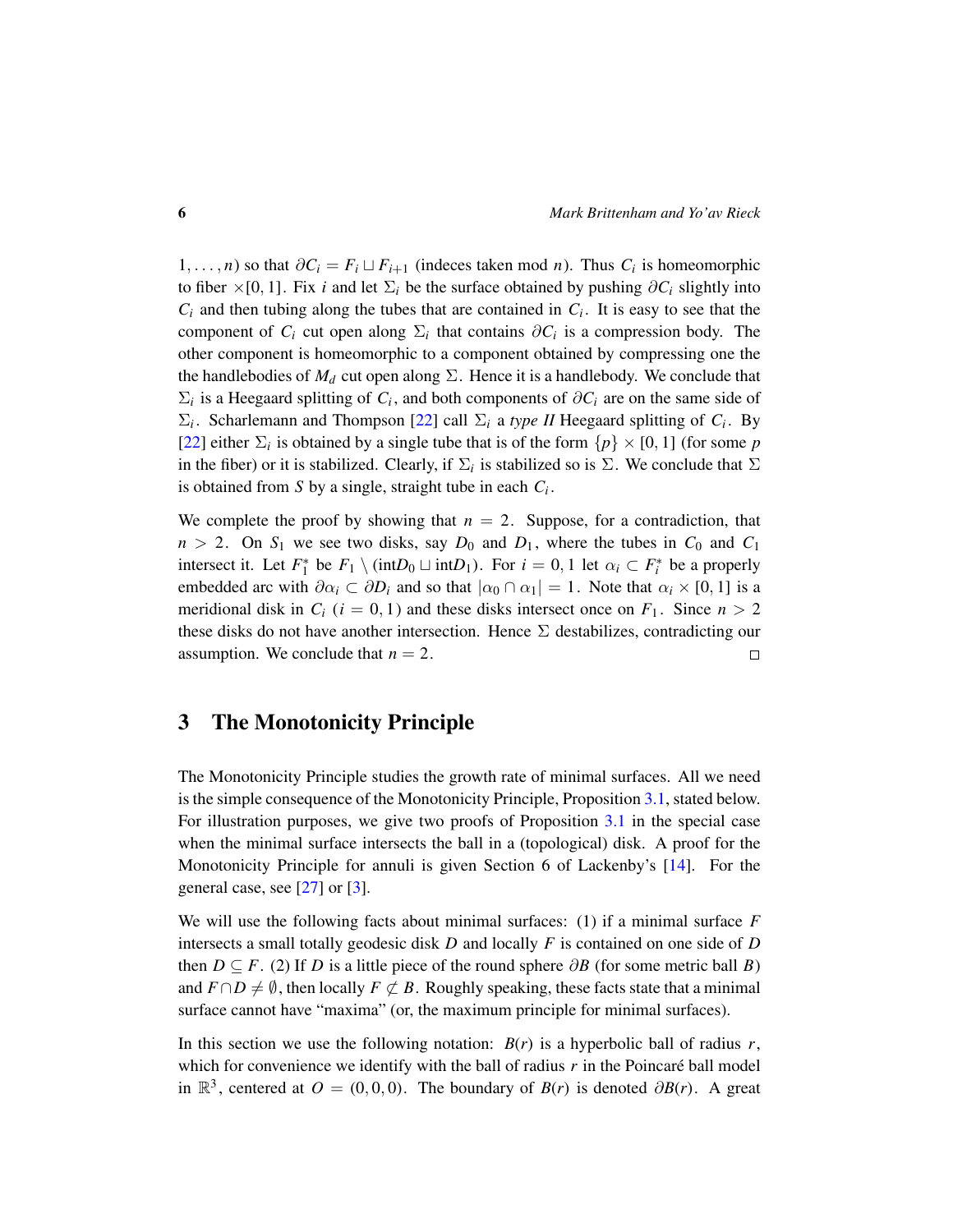circle in ∂*B*(*r*) is the intersection of *B*(*r*) with a totally geodesic disk that contains *O*, or, equivalently, the intersection of  $\partial B(r)$  with a 2-dimensional subspace of  $\mathbb{R}^3$ . For convenience, we use the horizontal circle (which we shall call the equator) as a great circle and denote the totally geodesic disk it bounds  $D_0$ . Note that  $\partial D_0$  separates ∂*B*(*r*) into two disks which we shall call the northern and southern hemispheres, and  $D_0$  separates  $B(r)$  into two (topological) balls which we shall call the northern and southern half balls. The ball *B*(*r*) is foliated by geodesic disks  $D_t$  (−*r* ≤ *t* ≤ +*r*), where  $D_t$  is the intersection of  $B(r)$  with the geodesic plane that is perpendicular to the  $z$ -axis and intersects it at  $(0, 0, t)$ . Here and throughout this paper, we denote the area of a hyperbolic disk of radius *r* by *a*(*r*). In the first proof below we use the fact that if a curve on a sphere intersects every great circle then it is at least as long as a great circle (Proposition [A.1\)](#page-11-1). This is an elementary fact in spherical geometry. In Appendices [A](#page-11-0) and [B](#page-12-0) we give two proofs of this fact, however, we encourage the reader to find her/his own proof and send it to us.

<span id="page-6-0"></span>**Proposition 3.1** Let  $B(R)$  be a hyperbolic ball of radius R centered at O and  $F \subset M$ a minimal surface so that  $O \in F$ . Then the area of *F* is at least  $a(R)$ .

Remark Lackenby's approach [\[14\]](#page-15-4) does not require the full strength of the Monotonicity Principle. He only needs the statement for annuli, and in that case he gives a self-contained proof in Section 6 of [\[14\]](#page-15-4).

We refer the reader to [\[27\]](#page-15-11) or [\[3\]](#page-14-9) for a proof. For the remainder of the section, assume  $F \cap B(R)$  is topologically a disk. Then we have:

First proof Fix  $r, 0 < r \leq R$ . Fix a great circle in  $\partial B(r)$  (which for convenience we identify with the the equator). Suppose that  $F \cap \partial B(r)$  is not the equator, we will show that  $F \cap \partial B(r)$  intersects both the northern and southern hemispheres. Suppose for contradiction for some *r* this is not the case. Then one of the following holds:

- (1)  $F \cap \partial B(r) = \emptyset$ .
- (2)  $F \cap \partial B(r) \neq \emptyset$  and  $F \cap \partial B(r)$  does not intersect one of the two hemispheres.

Assuming Case (1) happens, and let  $r' > 0$  be the largest value for which  $F \cap \partial B(r') \neq 0$  $\emptyset$ . Then *F* and  $\partial B(r')$  contradict fact (2) mentioned above.

Next assume Case (2) happens (say *F* does not intersect the southern hemisphere). Let *t* be the most negative value for which  $F \cap D_t \neq \emptyset$ . Since  $O \in F$ ,  $-r < t \leq 0$ . Then by fact (1) above, *F* must coincide with  $D_t$ . If  $t < 0$  then  $D_t$  intersects the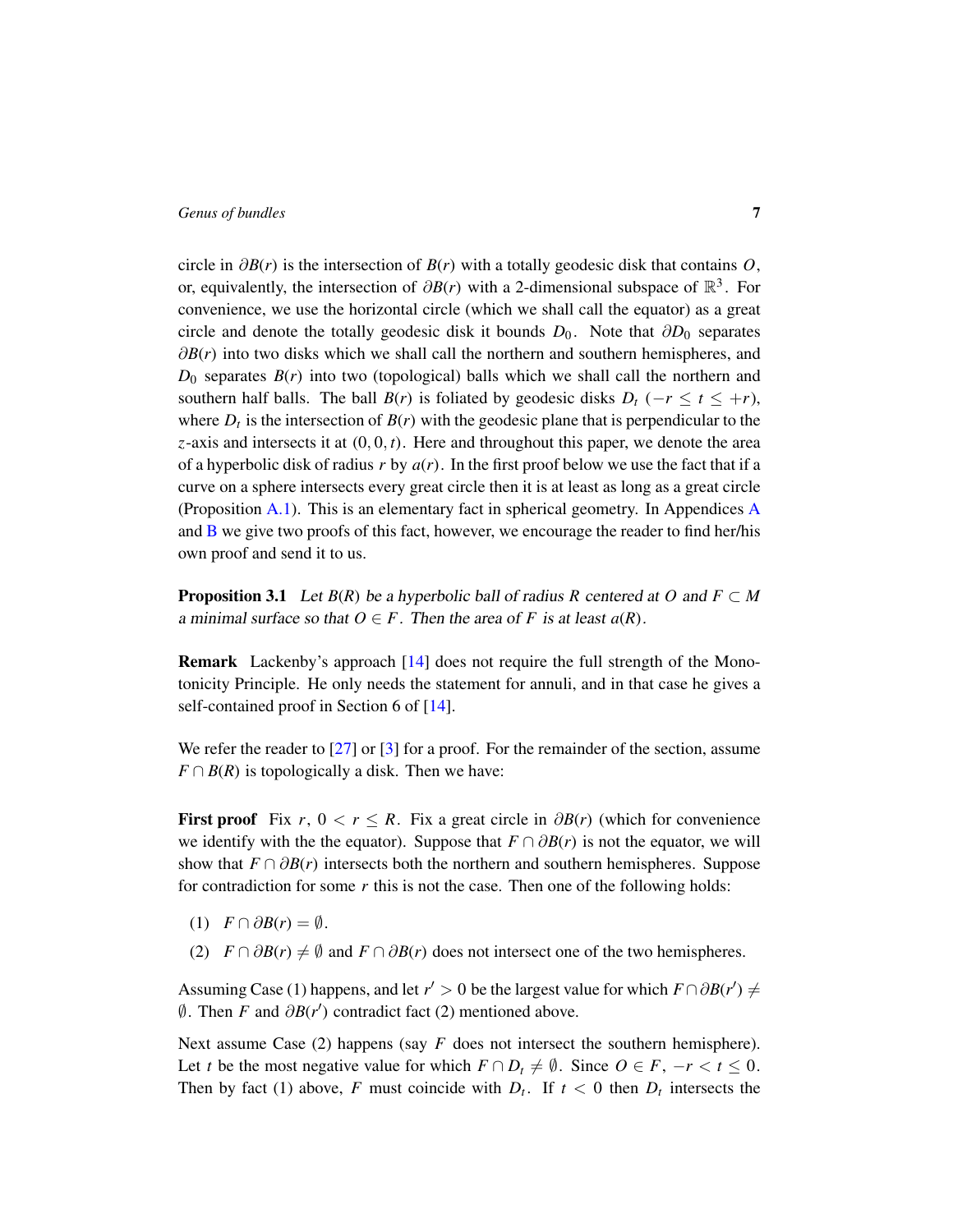southern hemisphere, contrary to our assumptions. Hence  $t = 0$  and *F* is itself  $D_0$ ; thus  $F \cap B(r)$  is the equator, again contradicting our assumptions.

By assumption  $F \cap B(R)$  is a disk and therefore  $F \cap \partial B(r)$  is a circle. Clearly, a circle that intersects both the northern and the southern hemispheres must intersect the equator. We conclude that  $F \cap \partial B(r)$  intersects the equator, and as the equator was chosen arbitrarily,  $F \cap \partial B(r)$  intersects every great circle. By Proposition [A.1](#page-11-1)  $F \cap B(r)$ is at least as long as a great circle in ∂*B*(*r*). Since the intersection of a totally geodesic disk with  $\partial B(r)$  is a great circle, integrating these lengths shows that the area of  $F \cap B(r)$ grows at least as fast as the area of a geodesic disk, proving the proposition.  $\Box$ 

Second proof Restricting the metric from *M* to *F*, distances can increase but cannot decrease. Therefore *F*∩∂*B*(*R*) is at distance (on *F*) at least *R* from *O* and we conclude that *F* contains an entire disk of radius *R*. The induced metric on *F* has curvature at most  $-1$  and therefore areas on *F* are at least as big as areas in  $\mathbb{H}^2$ . In particular, the disk of radius *R* about *O* has area at least *a*(*R*).  $\Box$ 

# <span id="page-7-0"></span>4 Main Theorem

By Theorem [2.1](#page-3-1) the main task in proving Theorem [1.1](#page-1-0) is showing that (for large enough *d*) a minimal surface of genus at most *h* in *M<sup>d</sup>* is disjoint from some fiber *F*. Here we prove:

<span id="page-7-1"></span>**Theorem 4.1** Let *M* be a compact, orientable hyperbolic manifold and  $F \subset M$  a non-separating, orientable surface. Let *M<sup>d</sup>* denote the cyclic cover of *M* dual to *F* of degree *d* (as in the introduction).

Then for any integer  $h \geq 0$  there exists a constant *n* so that for  $d \geq n$ , any minimal surface of genus at most *h* in *M<sup>d</sup>* is disjoint from a component of the preimage of *F*.

Proof Fix an integer *h*.

Denote the distance in *M* by  $d(\cdot, \cdot)$ . Push *F* off itself to obtain  $\hat{F}$ , a surface parallel to *F* and disjoint from it. For each point  $p \in F$  define:

 $R(p) = \min\{\text{radius of injectivity at } p, d(p, \hat{F})\}.$ 

Since  $\hat{F}$  is compact  $R(p) > 0$ . Define:

$$
R=\min\{R(p)|p\in F\}.
$$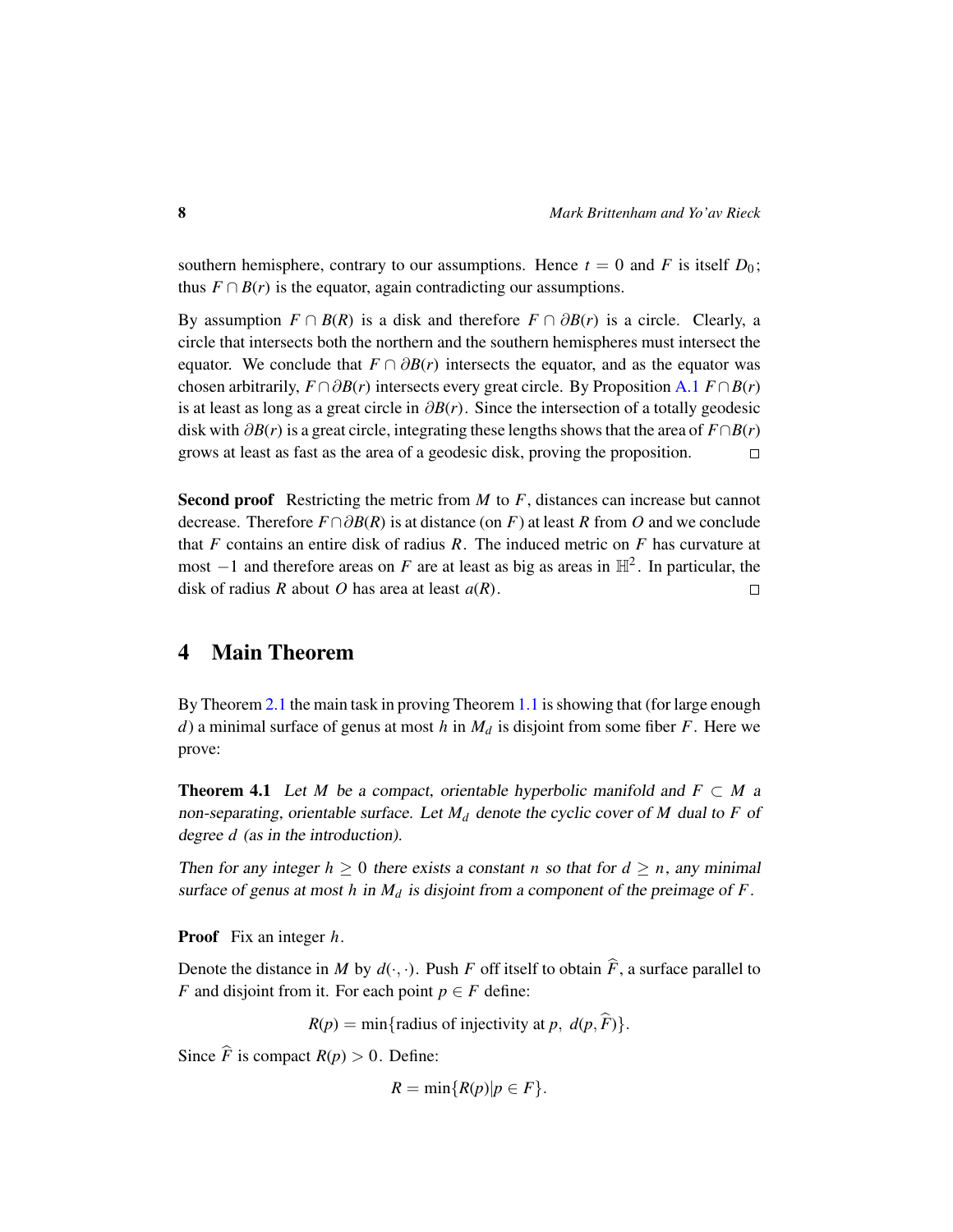Since *F* is compact  $R > 0$ . Note that *R* has the following property: for any  $p \in F$ , the set  $\{q \in M : d(p,q) < R\}$  is an embedded ball and this ball is disjoint from  $\hat{F}$ . As above, let *a*(*R*) denote the area of a hyperbolic disk of radius *R*.

Let *n* be the smallest integer bigger than  $\frac{2\pi(2h-2)}{a(R)}$ . Fix an integer  $d \ge n$ . Denote the preimages of *F* in  $M_d$  by  $F_1, \ldots, F_d$ .

Let *S* be a minimal surface in  $M_d$ . Suppose *S* cannot be isotoped to be disjoint from the preimages of  $F_i$  for any *i*. We will show that  $g(S) > h$ , proving the theorem.

Pick a point  $p_i \in F_i \cap S$  ( $i = 1, \ldots, d$ ) and let  $B_i$  be the set  $\{p \in M_d | d(p, p_i) < R\}$ . By choice of *R*, for each *i*,  $B_i$  is an embedded ball and the preimages of  $\overline{F}$  separate these balls; hence for  $i \neq j$  we see that  $B_i \cap B_j = \emptyset$ .  $S \cap B_i$  is a minimal surface in  $B_i$ that intersects its center and by Proposition [3.1](#page-6-0) (the Monotonicity Principle) has area at least  $a(R)$ . Summing these areas we see that the area of  $S$  fulfills:

Area of 
$$
S \geq d \cdot a(R)
$$
  
\n $\geq n \cdot a(R)$   
\n $\geq \frac{2\pi(2h-2)}{a(R)} \cdot a(R)$   
\n $= 2\pi(2h-2).$ 

But a minimal surface in a hyperbolic manifold has curvature  $\leq -1$  and hence by the Gauss-Bonnet Theorem, the area of  $S \le -2\pi \chi(S) = 2\pi (2g(S - 2))$ . Hence, the genus of *S* is greater than *h*.  $\Box$ 

**Remark 4.2** (Suggested project) In Theorem [4.1](#page-7-1) we treat the covers dual to a nonseparating essential surface (denoted  $M_d$  there). In the section titled "Generalization" of [\[13\]](#page-14-5), Lackenby shows (among other things) how to amalgamate along non-separating surfaces. Does his construction and Theorem [4.1](#page-7-1) give useful bounds on the genus of  $M_d$ , analogous to Theorem [1.1?](#page-1-0)

### <span id="page-8-0"></span>5 Lackenby's Theorem

Lackenby studied the Heegaard genus of manifolds containing separating essential surfaces. Here too, the result is asymptotic. We begin by explaining the set up. Let  $N_1$ and  $N_2$  be simple manifolds with  $\partial N_1 \cong \partial N_2$  a connected surface of genus  $g \ge 2$  (that is,  $\partial N_1$  and  $\partial N_2$  are homeomorphic). Let *S* be a surface of genus *g* and  $\psi_i : S \to \partial N_i$ parameterizations of the boundaries ( $i = 1, 2$ ). Let  $f : S \rightarrow S$  be a pseudo-Anosov map. For any *n* we construct the map  $f_n = \psi_2 \circ f^n \circ (\psi_1)^{-1} : \partial N_1 \to \partial N_2$ . By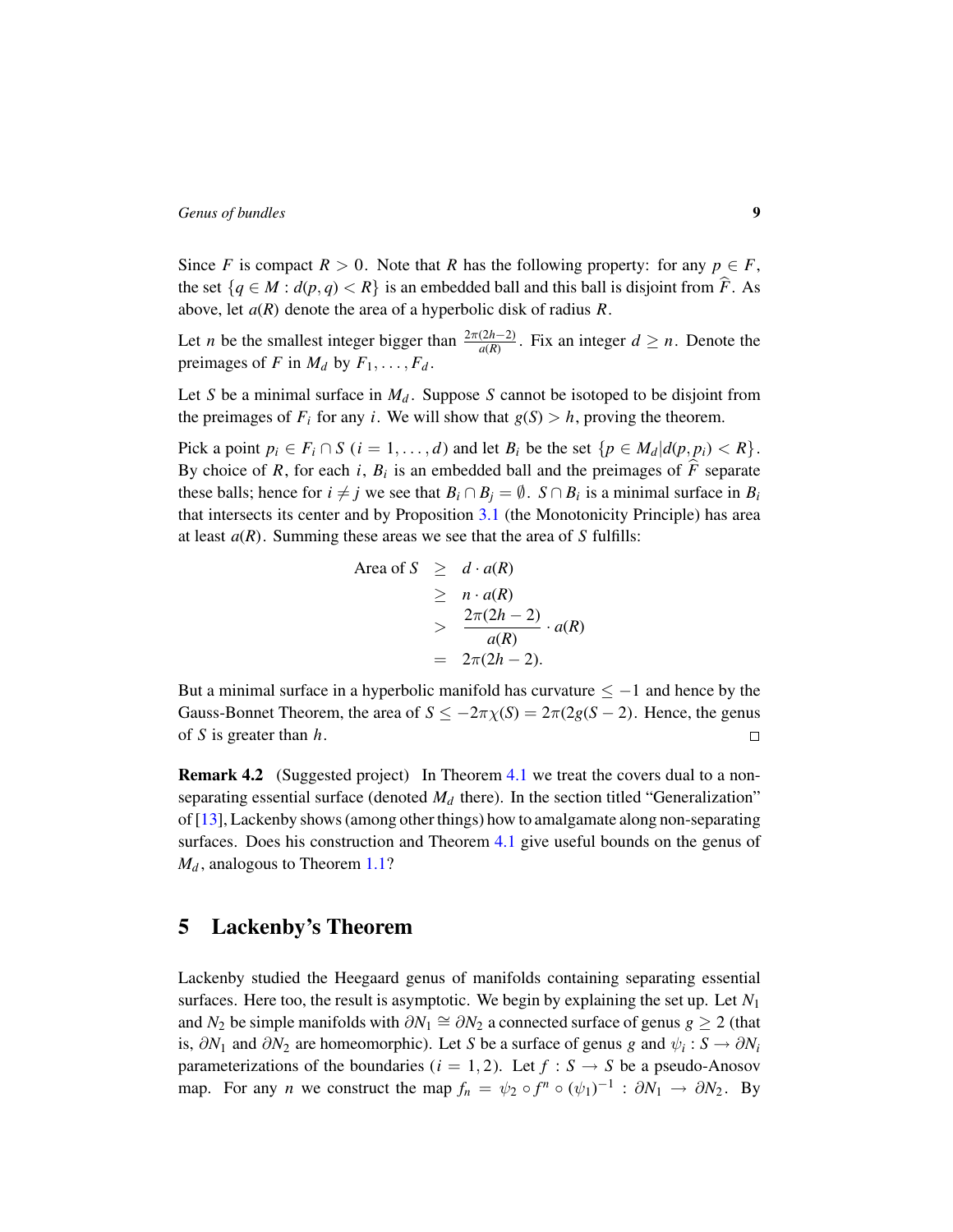identifying  $\partial N_1$  with  $\partial N_2$  by the map  $f_n$  we obtain a closed hyperbolic manifold  $M_n$ . Let *S* ⊂ *M<sub>n</sub>* be the image of  $\partial N_1 = \partial N_2$ . With this we are ready to state Lackenby's Theorem:

**Theorem 5.1** (Lackenby [\[13\]](#page-14-5)) With notation as in the previous paragraph, for any *h* there exists *N* so that for any  $n \geq N$  any genus *h* Heegaard surface for  $M_n$  weakly reduces to *S*. In particular, by setting  $h = g(N_1) + g(N_2) - g(S)$  we see that there exists *N* so that if  $n \ge N$  then  $g(M_n) = g(N_1) + g(N_2) - g(S)$ .

**Sketch of proof** As in Sections [2](#page-3-0) and [4,](#page-7-0) the proof has two parts which we bring here as two claims:

**Claim 1** Suppose that every every minimal surface in  $M_n$  of genus at most  $h$  can be homotoped to be disjoint from *S*. Then any Heegaard surface of genus at most *h* weakly reduces to *S*. In particular, if  $h \ge g(N_1) + g(N_2) - g(S)$  then  $g(M_n) =$  $g(N_1) + g(N_2) - g(S)$ .

**Claim 2** There exists *N* so that if  $n \geq N$  then any minimal surface of genus at most *h* in *M<sup>n</sup>* can be homotoped to be disjoint from *S*.

Clearly, Claim 1 and 2 imply Lackenby's Theorem. We now sketch their proofs.

We paraphrase Lackenby's proof of Claim 1: let  $\Sigma$  be a Heegaard surface of genus at most *h*. Then by Scharlemann and Thompson  $[24]$   $\Sigma$  untelescopes to a collection of connected surfaces  $F_i$  and  $\Sigma_j$  where  $\cup_i F_i$  is an essential surface (with  $F_i$  its components) and  $\Sigma_j$  are strongly irreducible Heegaard surfaces for the components of *M<sub>n</sub>* cut open along ∪*<sub>i</sub>F*<sub>*i*</sub></sub>; in particular *M<sub>n</sub>* cut open along (∪<sub>*iFi*</sub>) ∪ (∪<sub>*i*</sub>∑<sub>*j*</sub>) consists of compression bodies and the images of the  $F_i$ 's form  $\partial_{-}$  of these compression bodies. Since  $F_i$  and  $\Sigma_j$  are obtained by compressing  $\Sigma$ , they all have genus less than *h*.

By [\[25\]](#page-15-9), [\[5\]](#page-14-7), and [\[18\]](#page-15-8) the surfaces  $F_i$  and  $\Sigma_i$  can be made minimal. We explain this process here: since  $F_i$  are essential surfaces they can be made minimal by  $[25]$ (see also [\[5\]](#page-14-7)). Next, since the  $\Sigma_i$ 's are strongly irreducible Heegaard surfaces for the components of  $M_n$  cut open along  $\cup_i F_i$ , each  $\Sigma_j$  can be made minimal within its component by [\[18\]](#page-15-8) (see also [\[4\]](#page-14-6)). Note that the surfaces  $F_i$  and  $\Sigma_j$  are disjointly embedded.

By assumption, *S* can be isotoped to be disjoint every  $F_i$  and every  $\Sigma_j$ . Therefore, *S* is an essential closed surface in a compression body and must be parallel to a component of ∂<sup>−</sup> . Therefore, for some *i*, *S* is isotopic to *F<sup>i</sup>* . In Proposition 2.13 of [\[12\]](#page-14-10) it was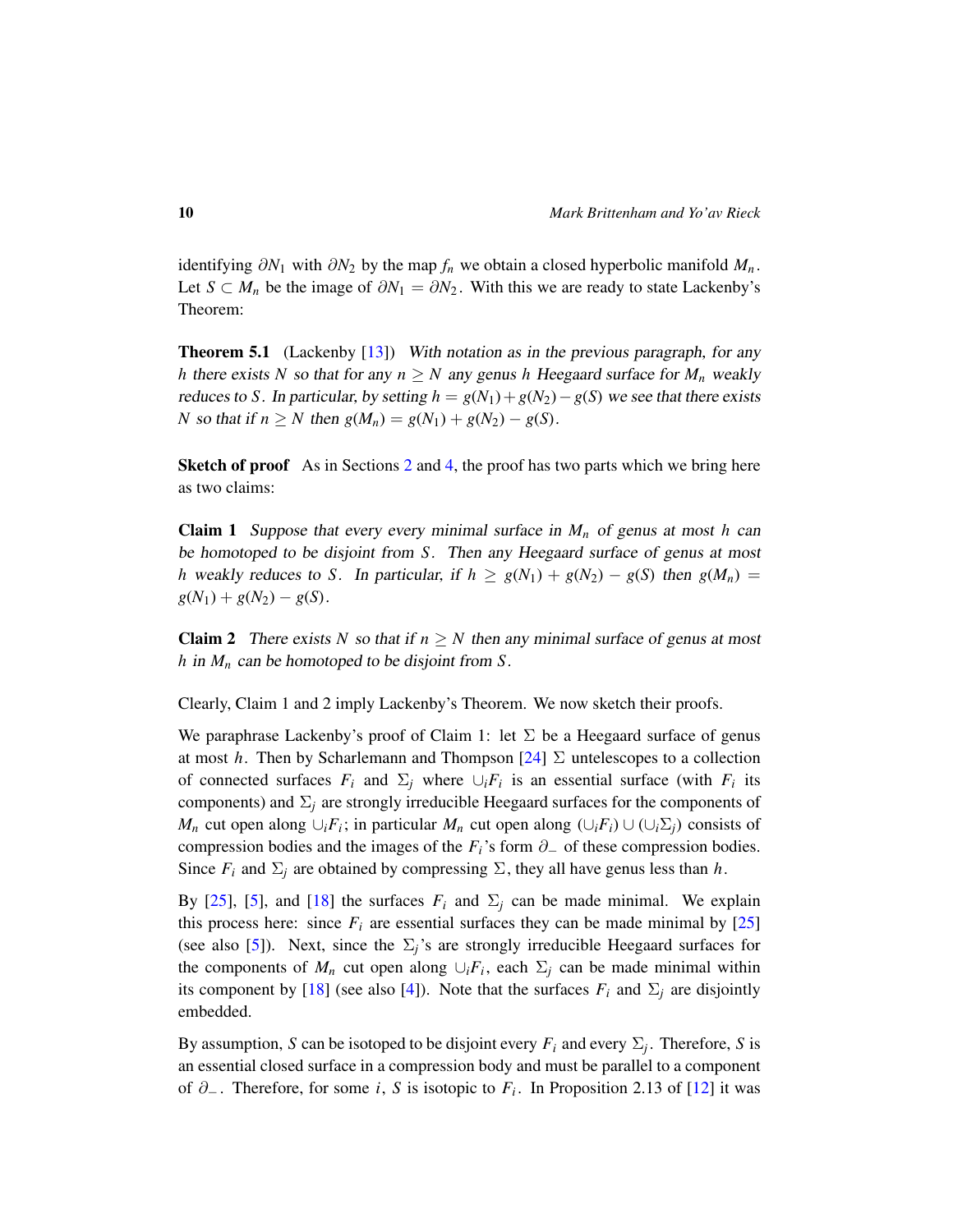shown that if  $\Sigma$  untelescopes to the essential surface  $\cup_i F_i$ , then  $\Sigma$  weakly reduces to any *connected separating* component of  $\cup_i F_i$ ; therefore  $\Sigma$  weakly reduces to *S*. This proves the first part of Claim 1.

Since *S* is connected any minimal genus Heegaard splittings for  $N_1$  and  $N_2$  can be amalgamated (the converse of weak reduction [\[26\]](#page-15-6)). By amalgamating minimal genus Heegaard surfaces we see that for any *n*,  $g(M_n) \leq g(N_1) + g(N_2) - g(S)$ . By applying the first part of Claim 1 with  $h = g(N_1) + g(N_2) - g(S)$  we see that for sufficiently large *n*, a minimal genus Heegaard surface for *M<sup>n</sup>* weakly reduces to *S*; by Proposition 2.8 of [\[12\]](#page-14-10)  $g(M_n) = g(N_1) + g(N_2) - g(S)$ , completing the proof of Claim 1.

We now sketch the proof of Claim 2. Fix *h* and assume that for arbitrarily high values of *n*,  $M_n$  contains a minimal surface (say  $P_n$ ) of genus  $g(P_n) \leq h$  that cannot be homotoped to be disjoint from *S*. Let  $M_f$  be the bundle over  $S^1$  with monodromy *f* and fix two disjoint fibers  $F, \overline{F} \subset M_f$ . Let *R* be as in Section [4.](#page-7-0) Let  $M_\infty$  be the infinite cyclic cover dual to the fiber. Soma [\[28\]](#page-15-5) showed that there are points  $x_n \in M_n$ so that  $(M_n, x_n)$  converges in the sense of Hausdorff–Gromov to the manifold  $M_\infty$ . These points are near the minimal surface *S*, and the picture is that *M<sup>n</sup>* has a very long "neck" that looks more and more like  $M_{\infty}$ .

For sufficiently large *n* there is a ball  $B(r) \subset M_n$  for arbitrarily large *r* that is  $1 - \epsilon$ isometric to  $B_{\infty}(r) \subset M_{\infty}$ . Note that  $B_{\infty}(r)$  contains arbitrarily many lifts of *F* separated by lifts of  $\widehat{F}$ . Since  $P_n$  cannot be isotoped to be disjoint from *S*, its image in  $M_{\infty}$  cannot be isotoped off the preimages of *F*. As in Section [4](#page-7-0) we conclude that the images of *P<sup>n</sup>* have arbitrarily high area. However, areas cannot be distorted arbitrarily by a map that is  $1 - \epsilon$  close to an isometry. Hence the areas of  $P_n$  are unbounded, contradicting Gauss–Bonnet; this contradiction completes our sketch.  $\Box$ 

In [\[29\]](#page-16-0) Souto generalized Lackenby's result (see also a recent paper by Li [\[15\]](#page-15-13)). Although his work is beyond the scope of this paper, we give a brief description of it here. Instead of powers of maps, Souto used a combinatorial condition on the gluings: fixing essential curves  $\alpha_i \subset N_i$  ( $i = 1, 2$ ) and  $h > 0$ , Souto shows that if  $\phi : N_1 \to N_2$ fulfills the condition " $d_{\mathcal{C}}(\phi(\alpha_1), \alpha_2)$  is sufficiently large" then any Heegaard splitting for  $N_1 \cup_{\phi} N_2$  of genus at most *h* weakly reduces to *S*. The distance Souto uses—*d*<sub>C</sub> is the distance in the "curve complex" and *not* the hyperbolic distance, as defined by Hempel [\[8\]](#page-14-11), who showed (following Kobayashi [\[10\]](#page-14-12)) that raising a fixed monodromy  $\phi$  to a sufficiently high power does imply Souto's condition. Hence Souto's condition is indeed weaker than Lackenby's, and it is in fact too weak for us to expect Soma-type convergence to  $M_{\infty}$ . However, using Minsky [\[16\]](#page-15-14) Souto shows that given a sequence of manifolds  $M_{\phi_n}$  with  $d_{\mathcal{C}}(\phi_n(\alpha_1), \alpha_2) \to \infty$ , the manifolds  $M_{\phi_n}$  are "torn apart"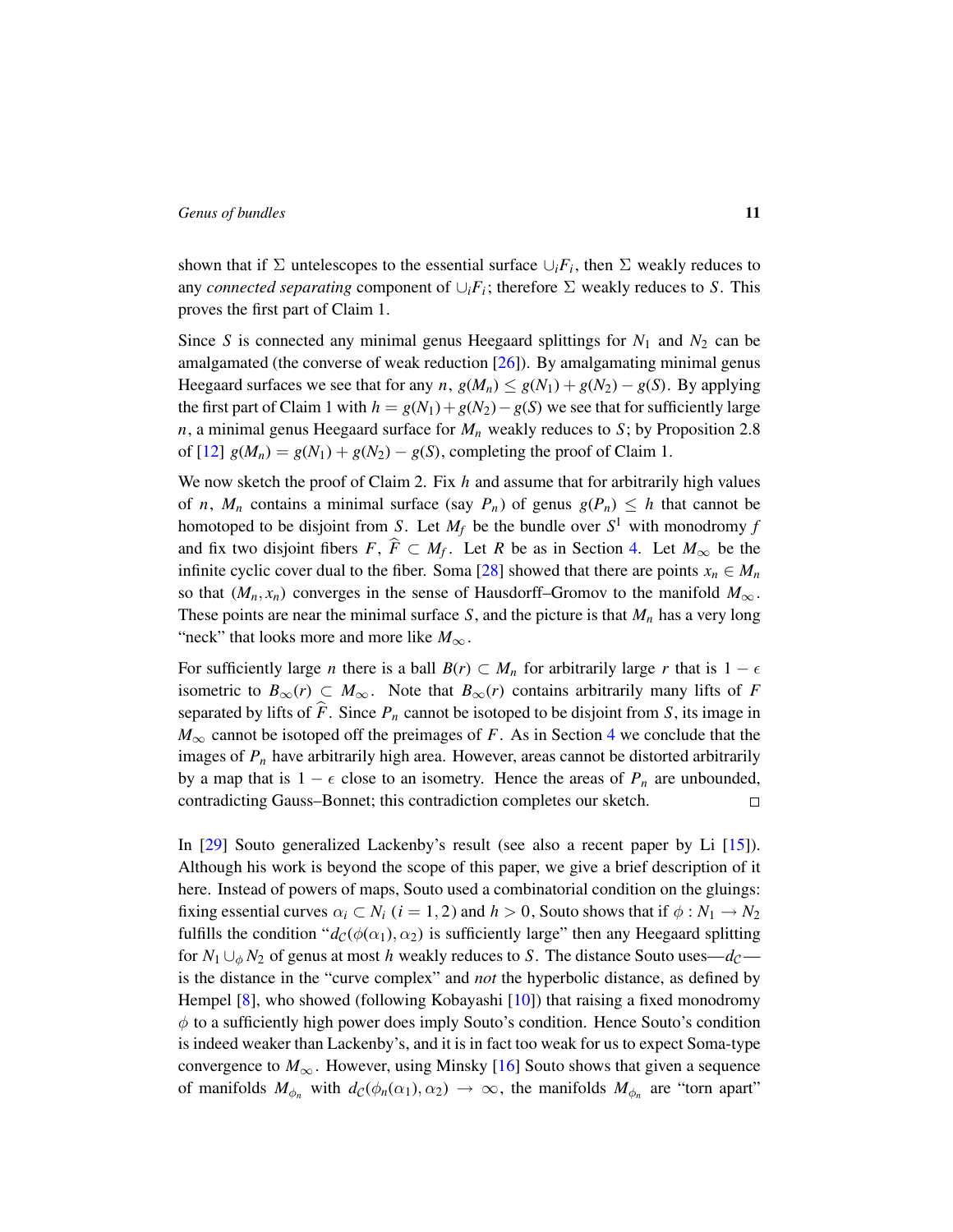and the cores of  $N_1$  and  $N_2$  become arbitrarily far apart. For a precise statement see Proposition 6 of [\[29\]](#page-16-0). Souto concludes that for sufficiently large *n*, any minimal surface for  $M_n$  that intersects both  $N_1$  and  $N_2$  has high area and therefore genus greater than *h*. Souto's Theorem now follows from Claim 1 above.

A similar result was obtained by Namazi and Souto [\[17\]](#page-15-7) for gluing of handlebodies. They show that is  $N_1$  and  $N_2$  are genus *g* handlebodies and  $\partial N_1 \rightarrow \partial N_2$  is a generic pseudo-Anosov map (for a precise definition of "generic" in this case see [\[17\]](#page-15-7)) then for any  $\epsilon > 0$  and for large enough *n* the manifold  $M_{f^n}$  obtained by gluing  $N_1$  to  $N_2$  via *f*<sup>*n*</sup> admits a negatively curved metric with curvatures *K* so that  $-1 - \epsilon < K < -1 + \epsilon$ . Namazi and Souto use this metric to conclude many things about  $M_{f^n}$ , for example, the Heegaard genus and rank (that is, number of generators needed for  $\pi_1(M_{f^n})$ ) are exactly *g*.

### <span id="page-11-0"></span>A Short curves on round spheres: take one

In this section we prove the following proposition, which is a simple exercise in spherical geometry used in Section [3.](#page-5-0) Let  $S^2(r)$  be a sphere of constant curvature + $(\frac{1}{r})^2$ . We isometrically identify  $S^2(r)$  with  $\{(x, y, z) \in \mathbb{R}^3 | x^2 + y^2 + z^2 = r^2 \}$  and refer to it as a round sphere of radius *r*.

<span id="page-11-1"></span>**Proposition A.1** Let  $S^2(r)$  be a round sphere of radius r and  $\gamma \subset S^2$  a rectifiable closed curve. Suppose  $l(\gamma) \leq 2\pi r$  (the length of great circles). Then  $\gamma$  is disjoint from some great circle.

**Remark** The proof also shows that if  $\gamma$  is a *smooth* curve that meets every great circle then  $l(\gamma) = 2\pi r$  if and only if  $\gamma$  is itself a great circle.

**Proof** Let  $\gamma$  be a curve that intersects every great circle. Let  $z_{\text{min}}$  (for some  $z_{\text{min}} \in$ R) be the minimal value of the *z*-coordinate, taken over  $\gamma$ . Rotate  $S^2(r)$  to maximize *z*min. If  $z_{\text{min}} > 0$  then  $\gamma$  is disjoint from the equator, contradicting our assumption. We assume from now on  $z_{\text{min}} \leq 0$ .

Suppose first  $z_{\text{min}} = 0$ . Suppose, for contradiction, that there exists a closed arc  $\alpha$  on the equator so that  $l(\alpha) = \pi r$  and  $\alpha \cap \gamma = \emptyset$ . By rotating  $S^2(r)$  about the *z*-axis (if necessary) we may assume  $\alpha = \{(x, y, 0) \in S^2(r) | y \le 0\}$ . Then rotating  $S^2(r)$  slightly about the *x*-axis pushes the points  $\{(x, y, 0) \in S^2(r)|y > 0\}$  above the *xy*-plane. By compactness of  $\gamma$  and  $\alpha$  there is some  $\epsilon$  so that  $d(\gamma, \alpha) > \epsilon$ . Hence if the rotation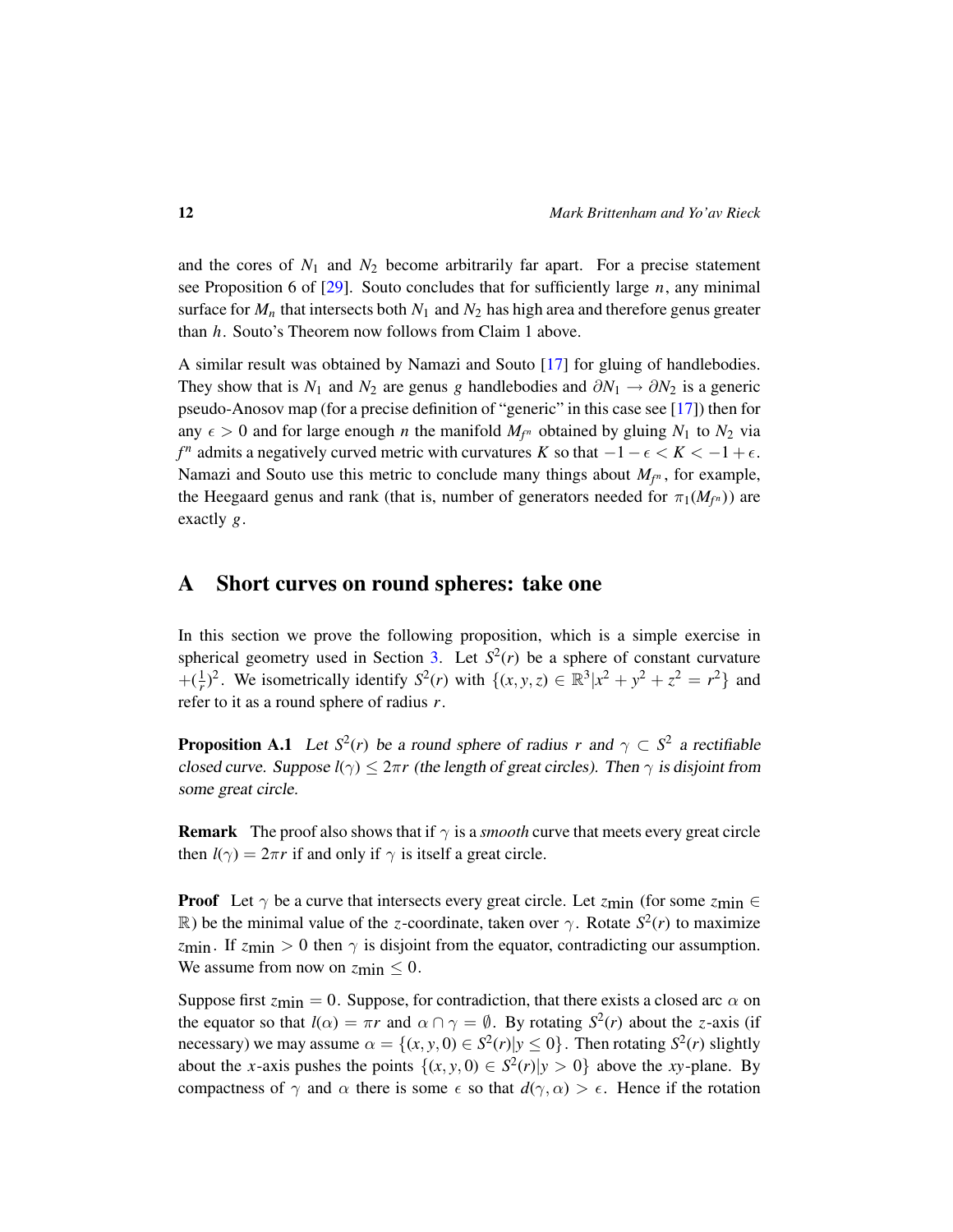is small enough, no point of  $\gamma$  is moved to (or below)  $\alpha$ . Thus, after rotating  $S^2(r)$ ,  $z_{\text{min}} > 0$ , contradiction. We conclude that every arc of the equator of length  $\pi r$ contains a point of  $\gamma$ . Therefore there exists a sequence of point  $p_i \in \gamma \cap \{(x, y, 0)\}\$  $(i = 1, \ldots, n$ , for some  $n \ge 2$ ), ordered by their order along the equator (*not* along  $\gamma$ ), so that  $d(p_i, p_{i+1})$  is at most half the equator (indices taken modulo *n*). The shortest path connecting  $p_i$  to  $p_{i+1}$  is an arc of the equator, and we conclude that  $l(\gamma) \geq 2\pi r$  as required. If we assume, in addition, that  $l(\gamma) = 2\pi r$  then either  $\gamma$  is itself the equator or  $\gamma$  consists of two arcs of great circle meeting at  $c_1 \cup c_2$ . Note that this can in fact happen, but then  $\gamma$  is not smooth. This completes the proof in the case  $z_{\text{min}} = 0$ 

Assume next  $z_{\text{min}} < 0$ . Let  $c_{\text{min}}$  be the latitude of  $S^2(r)$  at  $z = z_{\text{min}}$ , and denote the length of  $c_{\text{min}}$  by  $d_{\text{min}}$ . Suppose there is an open arc of  $c_{\text{min}}$  of length  $\frac{1}{2}d_{\text{min}}$  that does not intersect  $\gamma$ . Similar to above, by rotating  $S^2(r)$  we may assume this arc is given by  $\{(x, y, z_{\text{min}}) \in c_{\text{min}} | y < 0 \}$ . Then a tiny rotation about the *x*-axis increases the *z*-coordinate of all points  $\{(x, y, z)|y \ge 0, z \le 0\}$ . As above ,this increases *z*min, contradicting our choice of *z*min. Therefore there is a collection of points  $p_i \in \gamma \cap c_{\text{min}}$  (*i* = 1, ..., *n*, for some *n* ≥ 3), ordered by their order along the equator (*not* along *c*<sub>min</sub>), so that  $d(p_i, p_{i+1}) < \frac{1}{2}$  $\frac{1}{2}$ *d*min (indices taken modulo *n*). The shortest path connecting  $p_i$  to  $p_{i+1}$  is an arc of a great circle. However, such arc has points with *z*-coordinate less than  $z_{\text{min}}$ , and therefore cannot be a part of  $\gamma$ . The shortest path containing all the  $p_i$ 's on the punctured sphere on  $\{(x, y, z) \in S^2(r) | z \ge z_{\text{min}} \}$  is the boundary, that is,  $c_{\text{min}}$  itself. Unfortunately,  $l(c_{\text{min}}) < 2\pi r$ . Upper hemisphere to the rescue!  $\gamma$  must have a point with *z*-coordinate at least  $-z_{\text{min}}$ , for otherwise rotating  $S^2(r)$  by  $\pi$  about any horizontal axis would decrease  $z_{\text{min}}$ . Then  $l(\gamma)$  is at least as long as the shortest curve containing the  $p_i$ 's and some point  $p$  on or above *c*<sub>min</sub>, the circle of  $\gamma$  at  $z = z_{\text{min}}$ . Let  $\gamma$  be such a curve. By reordering the indices if necessary it is convenient to assume that  $p$  is between  $p_1$  and  $p_2$ . It is clear that moving *p* so that its longitude is between the longitudes of  $p_1$  and  $p_2$  shortens  $\gamma$  (note that since  $d(p_1, p_2) < \frac{1}{2}$  $\frac{1}{2}d$ min this is well-defined). We now see that  $\gamma$  intersects the equator in two point, say  $x_1$  and  $x_2$ . Replacing the two arcs of  $\gamma$  above the equator by the short arc of the equator decreases length. It is not hard to see that the same hold when we replace the arc of  $\gamma$  below the equator with the long arc of the equator. We conclude that  $l(\gamma) > l$ (equator) =  $2\pi r$ .  $\Box$ 

### <span id="page-12-0"></span>B Short curves on round spheres: take two

We now give a second proof of Proposition  $A.1$ . For convenience of presentation we take  $S^2$  to be a sphere of radius 1. Let  $\gamma$  be a closed curve that intersects every great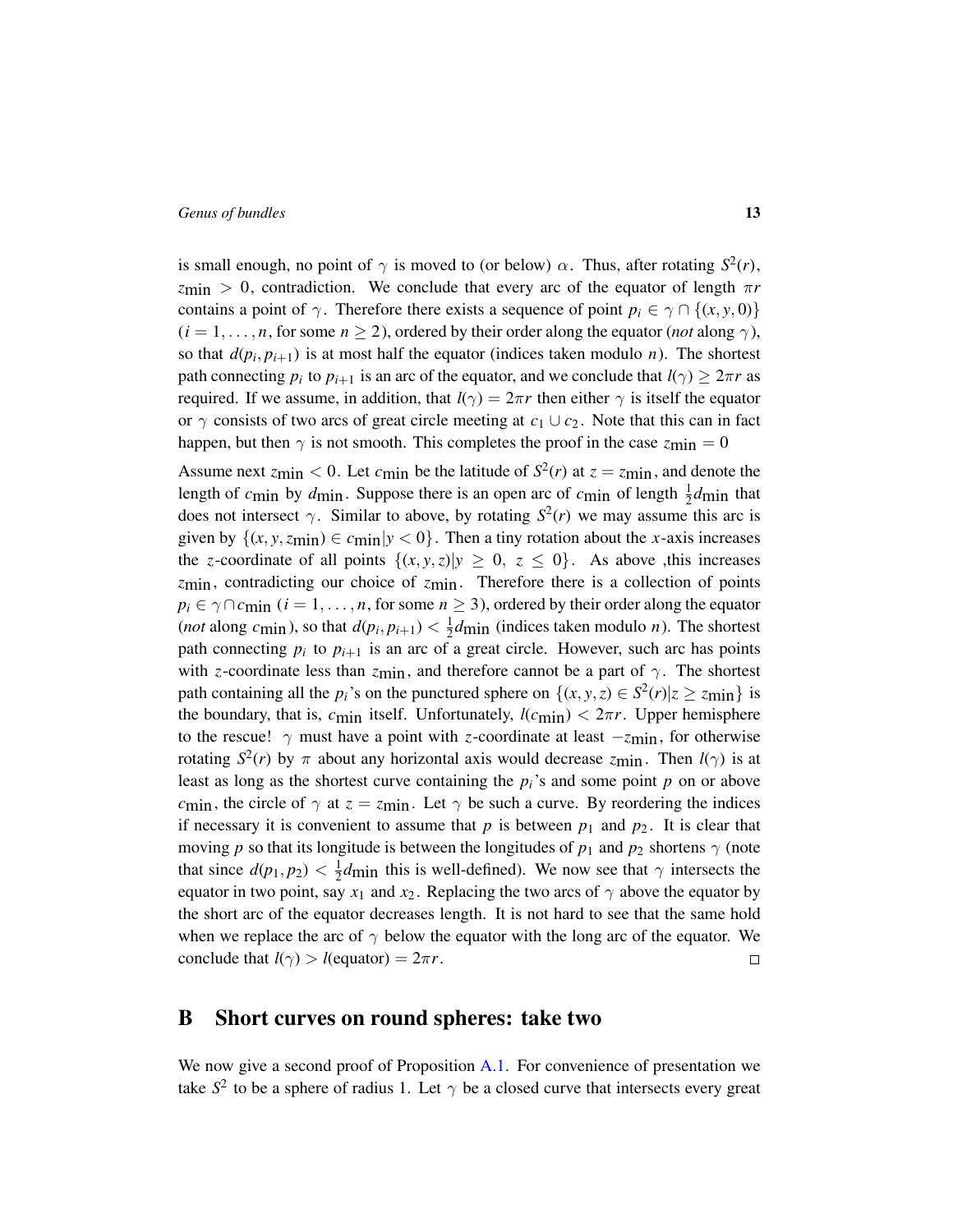circle. Every great circle is defined by two antipodal points, for example, the equator is defined by the poles. Thus, the space of great circles is  $\mathbb{R}P^2$ . Since  $S^2$  has area  $4\pi$ ,  $\mathbb{R}P^2$  has area  $2\pi$ . Let  $f : S^2 \to \mathbb{R}P^2$  be the "map" that assigns to a point *p* all the great circles that contain  $p$ ; thus, for example, if  $p$  is the north pole then  $f(p)$  is the projection of the equator to  $\mathbb{R}P^2$ .

Let *C* be a great circle. We claim that  $\gamma \cap C$  contains at least two points of  $\gamma$ . (If  $\gamma$  is not embedded then the two may be the same point of *C*.) Suppose, for a contradiction, that  $\gamma$  meets some great circle (say the equator) in one point only (Say (1,0,0)). By the Jordan Curve Theorem,  $\gamma$  does not cross the equator. By tilting the equator slightly about the *y*-axis it is easy to obtain a great circle disjoint from  $\gamma$ . Hence we see that  $\gamma$  intersects every great circle at least twice. Equivalently,  $f(\gamma)$  covers  $\mathbb{R}P^2$  at least twice.

Let  $\alpha_i$  be a small arc of a great circle, of length  $l(\alpha_i)$ ; note that this length is exactly the angle  $\alpha_i$  supports in radians. Say for convenience  $\alpha_i$  starts at the north pole and goes towards the equator. The points that define great circles that intersect  $\alpha_i$  are given by tilting the equator by  $\alpha_i$  radians. This gives a set whose area is  $\alpha_i/\pi$  of the total area of  $S^2$ . Since the area of  $S^2$  is  $4\pi$ , it gives a set of area  $4l(\alpha_i)$ . This set is invariant under the antipodal map, and so projecting to  $\mathbb{R}P^2$  the area is cut by half, and we get:

<span id="page-13-0"></span>(1) Area of 
$$
f(\alpha_i) = 2l(\alpha_i)
$$
.

Fix  $\epsilon > 0$ . Let  $\alpha$  be an approximation of  $\gamma$  by small arcs of great circles, say  $\{\alpha_i\}_{i=1}^n$ are the segments of  $\alpha$ . We require  $\alpha$  to approximate  $\gamma$  well in the following two senses:

- (1)  $l(\alpha) \leq l(\gamma) + \epsilon$ .
- (2) Under *f*,  $\alpha$  covers  $\mathbb{R}P^2$  as well as  $\gamma$  does (except, perhaps, for a set of measure  $\epsilon$ ); *i.e.*, the area of  $f(\alpha) \geq$  the area of  $f(\gamma) - \epsilon$  (area measured with multiplicity).

From this we get:

$$
4\pi - \epsilon = \text{twice the area of } \mathbb{R}P^2 - \epsilon
$$
  
\n
$$
\leq \text{ the area of } f(\gamma) - \epsilon
$$
  
\n
$$
\leq \text{ area of } f(\alpha)
$$
  
\n
$$
= \sum_{i=1}^{n} \text{area of } f(\alpha_i)
$$
  
\n
$$
= \sum_{i=1}^{n} 2l(\alpha_i)
$$
  
\n
$$
= 2l(\alpha)
$$
  
\n
$$
\leq 2(l(\gamma) + \epsilon).
$$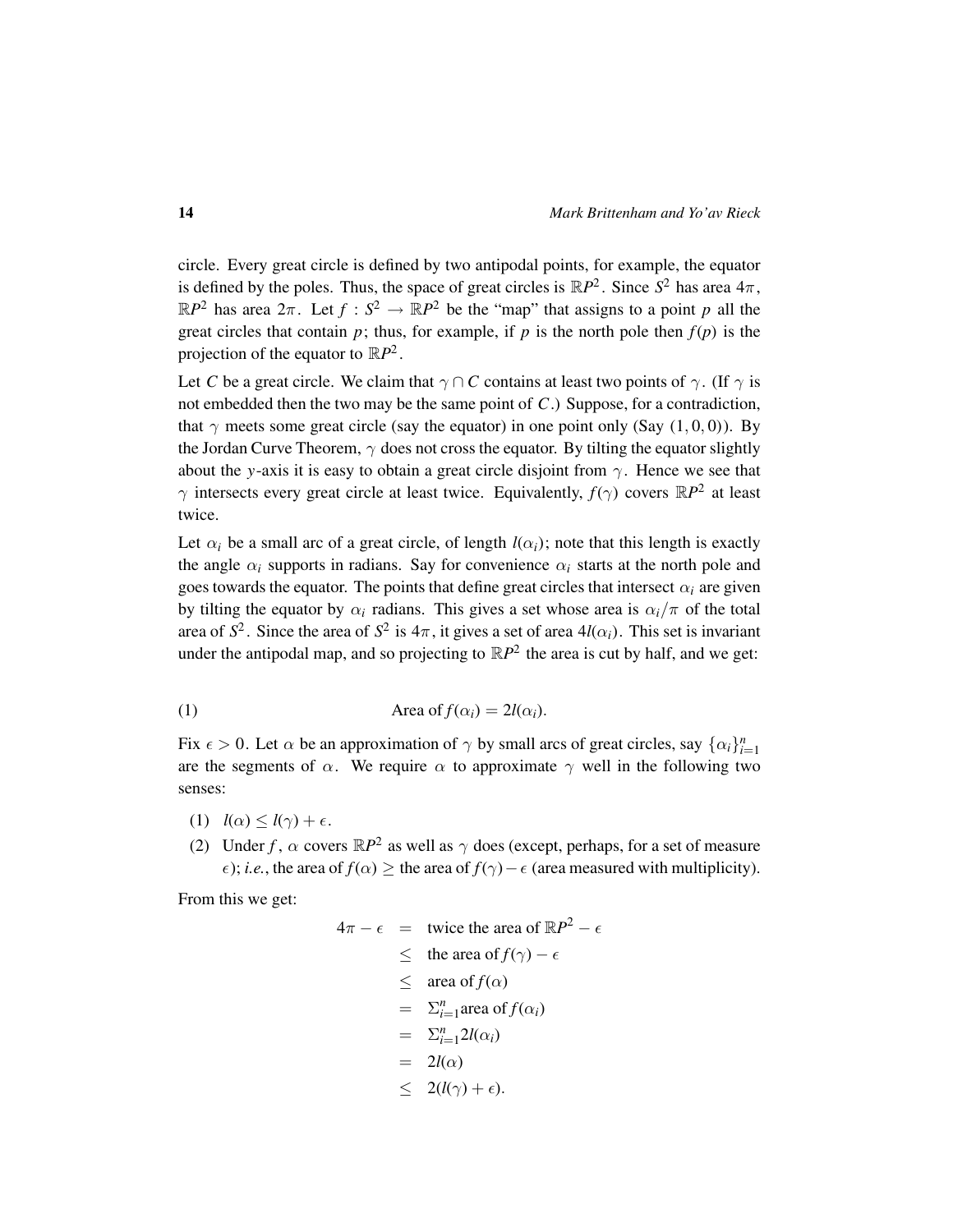(In the fifth equality we use Equation [\(1\)](#page-13-0).) Since  $\epsilon$  was arbitrary, dividing by 2 we get the desired result:  $2\pi \leq l(\gamma)$ .

### References

- <span id="page-14-8"></span>[1] Loretta Bartolini and J. Hyam Rubinstein. One-sided Heegaard splittings of non-haken 3-manifolds. Available at http://arxiv.org/abs/math.GT/0701906.
- <span id="page-14-2"></span>[2] A. J. Casson and C. McA. Gordon. Reducing Heegaard splittings. *Topology Appl.*, 27(3):275–283, 1987.
- <span id="page-14-9"></span>[3] Jaigyoung Choe. Isoperimetric inequalities of minimal submanifolds. In *Global theory of minimal surfaces*, volume 2 of *Clay Math. Proc.*, pages 325–369. Amer. Math. Soc., Providence, RI, 2005.
- <span id="page-14-6"></span>[4] Tobias H. Colding and Camillo De Lellis. The min-max construction of minimal surfaces. In *Surveys in differential geometry, Vol. VIII (Boston, MA, 2002)*, Surv. Differ. Geom., VIII, pages 75–107. Int. Press, Somerville, MA, 2003. Available at http://arxiv.org/abs/math.AP/0303305.
- <span id="page-14-7"></span>[5] Michael Freedman, Joel Hass, and Peter Scott. Least area incompressible surfaces in 3-manifolds. *Invent. Math.*, 71(3):609–642, 1983.
- <span id="page-14-4"></span>[6] A. Hatcher and W. Thurston. Incompressible surfaces in 2-bridge knot complements. *Invent. Math.*, 79(2):225–246, 1985.
- <span id="page-14-0"></span>[7] John Hempel. 3*-Manifolds*. Princeton University Press, Princeton, N. J., 1976. Ann. of Math. Studies, No. 86.
- <span id="page-14-11"></span>[8] John Hempel. 3-manifolds as viewed from the curve complex. *Topology*, 40(3):631– 657, 2001.
- <span id="page-14-1"></span>[9] William Jaco. *Lectures on three-manifold topology*, volume 43 of *CBMS Regional Conference Series in Mathematics*. American Mathematical Society, Providence, R.I., 1980.
- <span id="page-14-12"></span>[10] Tsuyoshi Kobayashi. Heights of simple loops and pseudo-Anosov homeomorphisms. In *Braids (Santa Cruz, CA, 1986)*, volume 78 of *Contemp. Math.*, pages 327–338. Amer. Math. Soc., Providence, RI, 1988.
- <span id="page-14-3"></span>[11] Tsuyoshi Kobayashi. Scharlemann-Thompson untelescoping of Heegaard splittings is finer than Casson-Gordon's. *J. Knot Theory Ramifications*, 12(7):877–891, 2003.
- <span id="page-14-10"></span>[12] Tsuyoshi Kobayashi and Yo'av Rieck. Heegaard genus of the connected sum of m-small knots. *Comm. Anal. Geom.*, 14(5):1033–1073, 2006. Available at http://arxiv.org/abs/math.GT/0503229.
- <span id="page-14-5"></span>[13] Marc Lackenby. The Heegaard genus of amalgamated 3-manifolds. *Geom. Dedicata*, 109:139–145, 2004.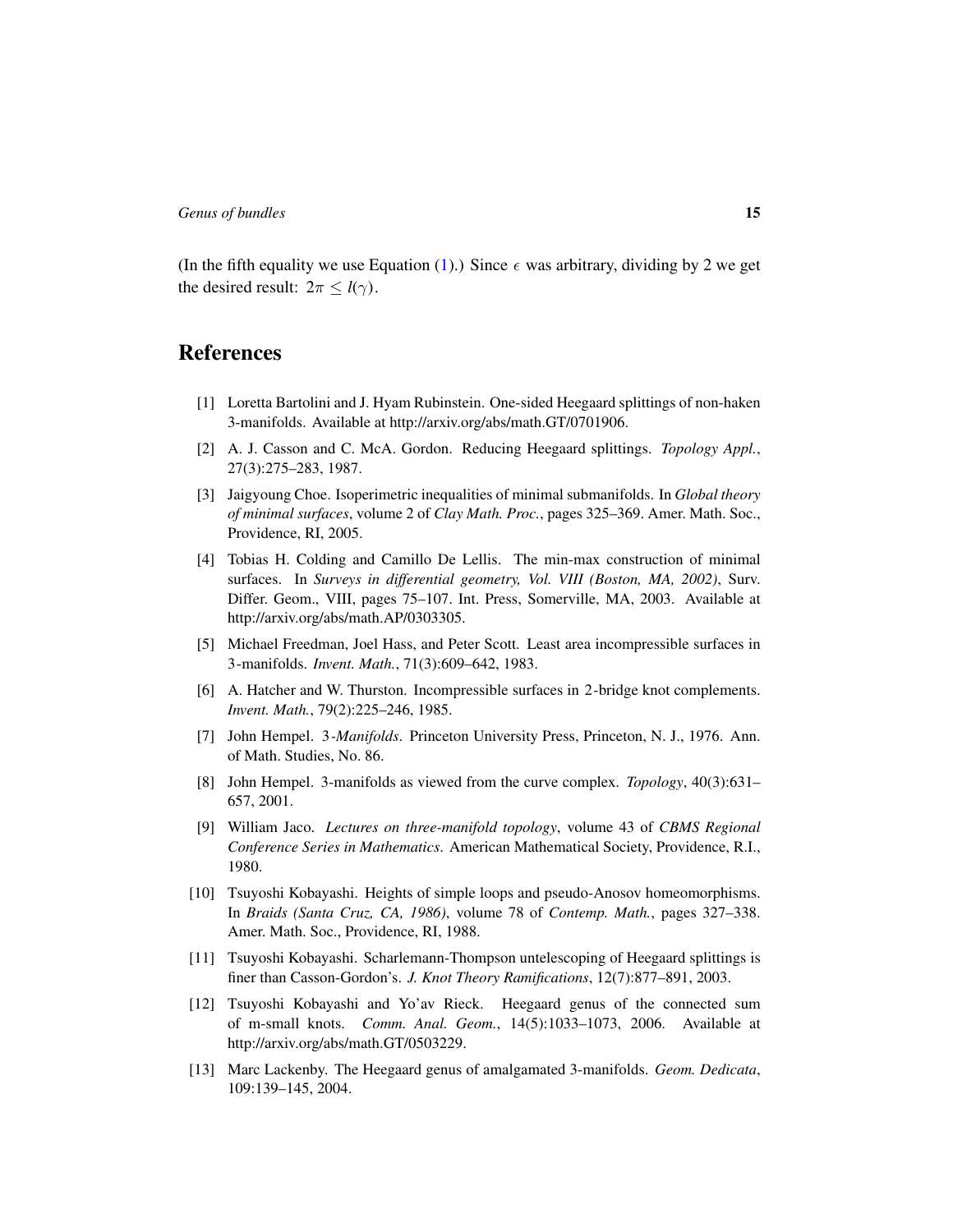- <span id="page-15-4"></span>[14] Marc Lackenby. Heegaard splittings, the virtually Haken conjecture and property  $(\tau)$ . *Invent. Math.*, 164(2):317–359, 2006.
- <span id="page-15-13"></span>[15] Tao Li. On the Heegaard splittings of amalgamated 3–manifolds. Available at http://arxiv.org/abs/math/0701395.
- <span id="page-15-14"></span>[16] Yair N. Minsky. Kleinian groups and the complex of curves. *Geom. Topol.*, 4:117–148 (electronic), 2000.
- <span id="page-15-7"></span>[17] Hossein Namazi and Juan Souto. Heegaard splittings and pseudo-Anosov maps. Preprint available from Souto's web page.
- <span id="page-15-8"></span>[18] Jon T. Pitts and J. H. Rubinstein. Existence of minimal surfaces of bounded topological type in three-manifolds. In *Miniconference on geometry and partial differential equations (Canberra, 1985)*, volume 10 of *Proc. Centre Math. Anal. Austral. Nat. Univ.*, pages 163–176. Austral. Nat. Univ., Canberra, 1986.
- <span id="page-15-3"></span>[19] J. Hyam Rubinstein. Minimal surfaces in geometric 3-manifolds. In *Global theory of minimal surfaces*, volume 2 of *Clay Math. Proc.*, pages 725–746. Amer. Math. Soc., Providence, RI, 2005.
- <span id="page-15-2"></span>[20] Toshio Saito, Martin Scharlemann, and Jennifer Schultens. Lecture notes on generalized Heegaard splittings. Available at http://arxiv.org/abs/math.GT/0504167.
- <span id="page-15-0"></span>[21] Martin Scharlemann. Heegaard splittings of 3-manifolds. In *Low dimensional topology*, volume 3 of *New Stud. Adv. Math.*, pages 25–39. Int. Press, Somerville, MA, 2003. Available at http://arxiv.org/abs/math.GT/0007144.
- <span id="page-15-10"></span>[22] Martin Scharlemann and Abigail Thompson. Heegaard splittings of (surface)  $\times I$  are standard. *Math. Ann.*, 295(3):549–564, 1993.
- <span id="page-15-1"></span>[23] Martin Scharlemann and Abigail Thompson. Thin position for 3-manifolds. In *Geometric topology (Haifa, 1992)*, volume 164 of *Contemp. Math.*, pages 231–238. Amer. Math. Soc., Providence, RI, 1994.
- <span id="page-15-12"></span>[24] Martin Scharlemann and Abigail Thompson. Thin position for 3-manifolds. In *Geometric topology (Haifa, 1992)*, volume 164 of *Contemp. Math.*, pages 231–238. Amer. Math. Soc., Providence, RI, 1994.
- <span id="page-15-9"></span>[25] R. Schoen and Shing Tung Yau. Existence of incompressible minimal surfaces and the topology of three-dimensional manifolds with nonnegative scalar curvature. *Ann. of Math. (2)*, 110(1):127–142, 1979.
- <span id="page-15-6"></span>[26] Jennifer Schultens. The classification of Heegaard splittings for (compact orientable surface) × *S* 1 . *Proc. London Math. Soc. (3)*, 67(2):425–448, 1993.
- <span id="page-15-11"></span>[27] Leon Simon. *Lectures on geometric measure theory*, volume 3 of *Proceedings of the Centre for Mathematical Analysis, Australian National University*. Australian National University Centre for Mathematical Analysis, Canberra, 1983.
- <span id="page-15-5"></span>[28] Teruhiko Soma. Volume of hyperbolic 3-manifolds with iterated pseudo-Anosov amalgamations. *Geom. Dedicata*, 90:183–200, 2002.